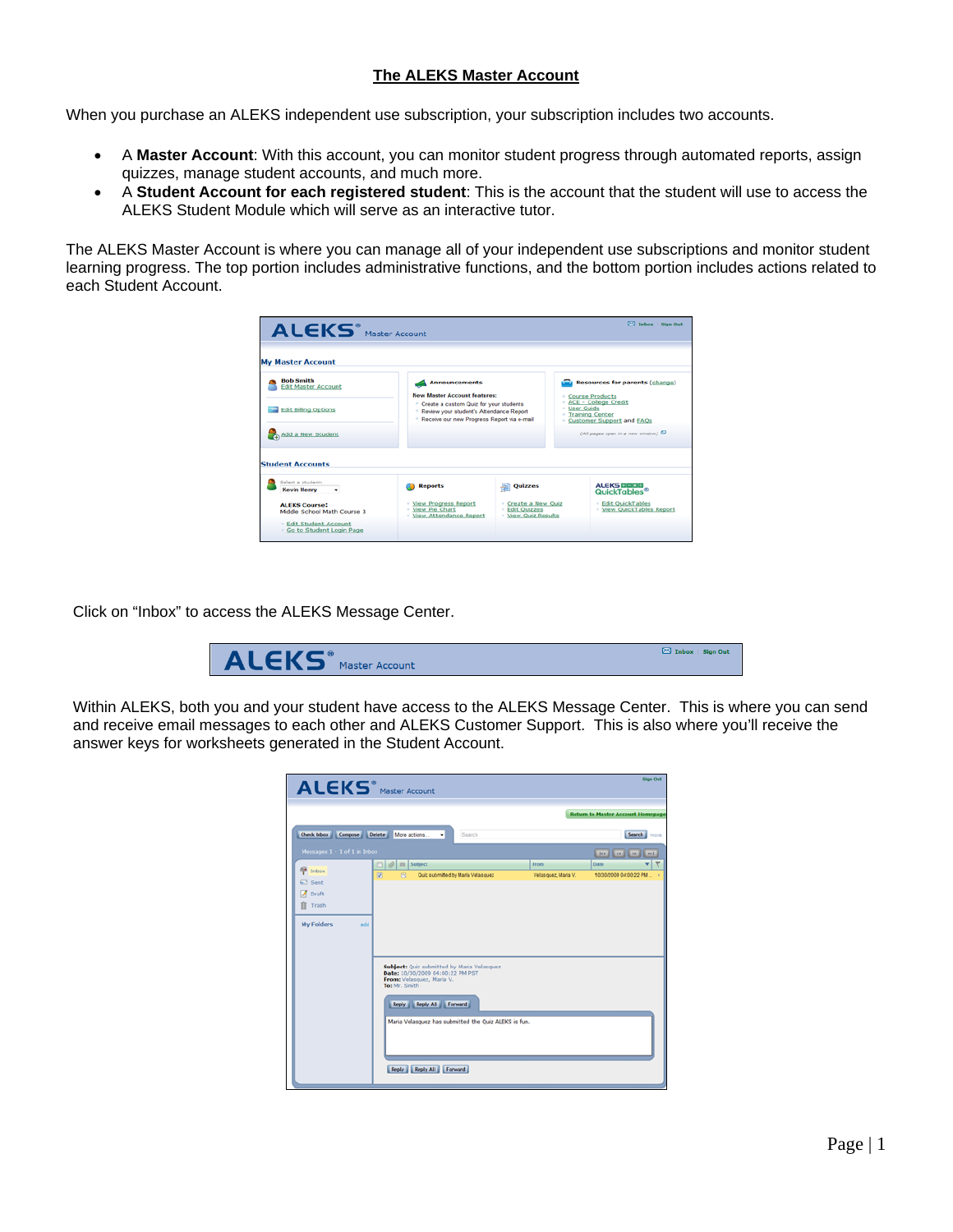We will now look at actions you can take to modify or monitor the Student Account. For a Master Account with more than one student in ALEKS, this drop down allows you to move among students.

| Kevin Henry                     |
|---------------------------------|
|                                 |
| racy Sanchez<br>Luria Velasquez |

Click on the "Edit Student Account" link. Here you can change the student's password and course. You can also select your state standards which will allow you to view your student's progress against state standards in the Reports section.

|             | ALEKS <sup>®</sup> Master Account           |                                      |                                                                        |                                                                                     | 1nbox   Sign Out                                                                                            |
|-------------|---------------------------------------------|--------------------------------------|------------------------------------------------------------------------|-------------------------------------------------------------------------------------|-------------------------------------------------------------------------------------------------------------|
| Home        | <b>Edit Student Account &amp; Reports v</b> |                                      | <b>Quizzes *</b>                                                       | <b>ALEKS DEED</b><br>QuickTables®'                                                  |                                                                                                             |
| Kevin Henry |                                             |                                      |                                                                        |                                                                                     | Middle School Math Course 3                                                                                 |
|             | <b>Edit Student Account</b>                 |                                      |                                                                        |                                                                                     |                                                                                                             |
|             |                                             |                                      |                                                                        |                                                                                     | $*$ = Required Field                                                                                        |
|             | *First name: Kevin                          |                                      |                                                                        |                                                                                     |                                                                                                             |
|             | *Last name: Henry                           |                                      |                                                                        |                                                                                     |                                                                                                             |
|             | <b>Login Name: KHENRY</b>                   |                                      |                                                                        |                                                                                     |                                                                                                             |
|             | <b>New Password:</b>                        |                                      |                                                                        |                                                                                     |                                                                                                             |
|             | <b>Retype New Password:</b>                 |                                      |                                                                        |                                                                                     |                                                                                                             |
|             |                                             |                                      |                                                                        |                                                                                     |                                                                                                             |
|             | <b>Email Address:</b>                       |                                      |                                                                        |                                                                                     |                                                                                                             |
|             |                                             |                                      |                                                                        |                                                                                     |                                                                                                             |
|             | *Market: K-12                               |                                      |                                                                        | ٠                                                                                   |                                                                                                             |
|             |                                             | *Course: Middle School Math Course 3 |                                                                        |                                                                                     |                                                                                                             |
|             |                                             |                                      | State Standard: California's Mathematics Content Standards for Grade 7 |                                                                                     | ٠                                                                                                           |
|             |                                             |                                      |                                                                        | Progress Reports: $\boxdot$ E-mail progress reports to Master Account holder Weekly | $\blacktriangleright$ on Wednesday $\blacktriangleright$                                                    |
|             |                                             |                                      | Forward the progress reports to family members:                        |                                                                                     |                                                                                                             |
|             |                                             |                                      |                                                                        |                                                                                     | ALEKS will send a copy of the student's progress reports to the following email address.                    |
|             |                                             |                                      |                                                                        |                                                                                     |                                                                                                             |
|             |                                             |                                      |                                                                        |                                                                                     | Student Idle Time: Set the maximum time the student can be logged in to ALEKS without doing anything before |
|             |                                             | he/she is logged out. 10 minutes =   |                                                                        |                                                                                     |                                                                                                             |
|             |                                             |                                      |                                                                        |                                                                                     |                                                                                                             |
|             |                                             |                                      | Save<br><b>Cancel</b>                                                  |                                                                                     |                                                                                                             |

One of our most popular Master Account features is the ability to receive automated student progress reports via email. You can set the frequency and day of the week that you would like to receive these reports. You are also given the option to enter an additional email address of a family member, tutor, or someone else who you would like to receive the student's progress reports via automated email.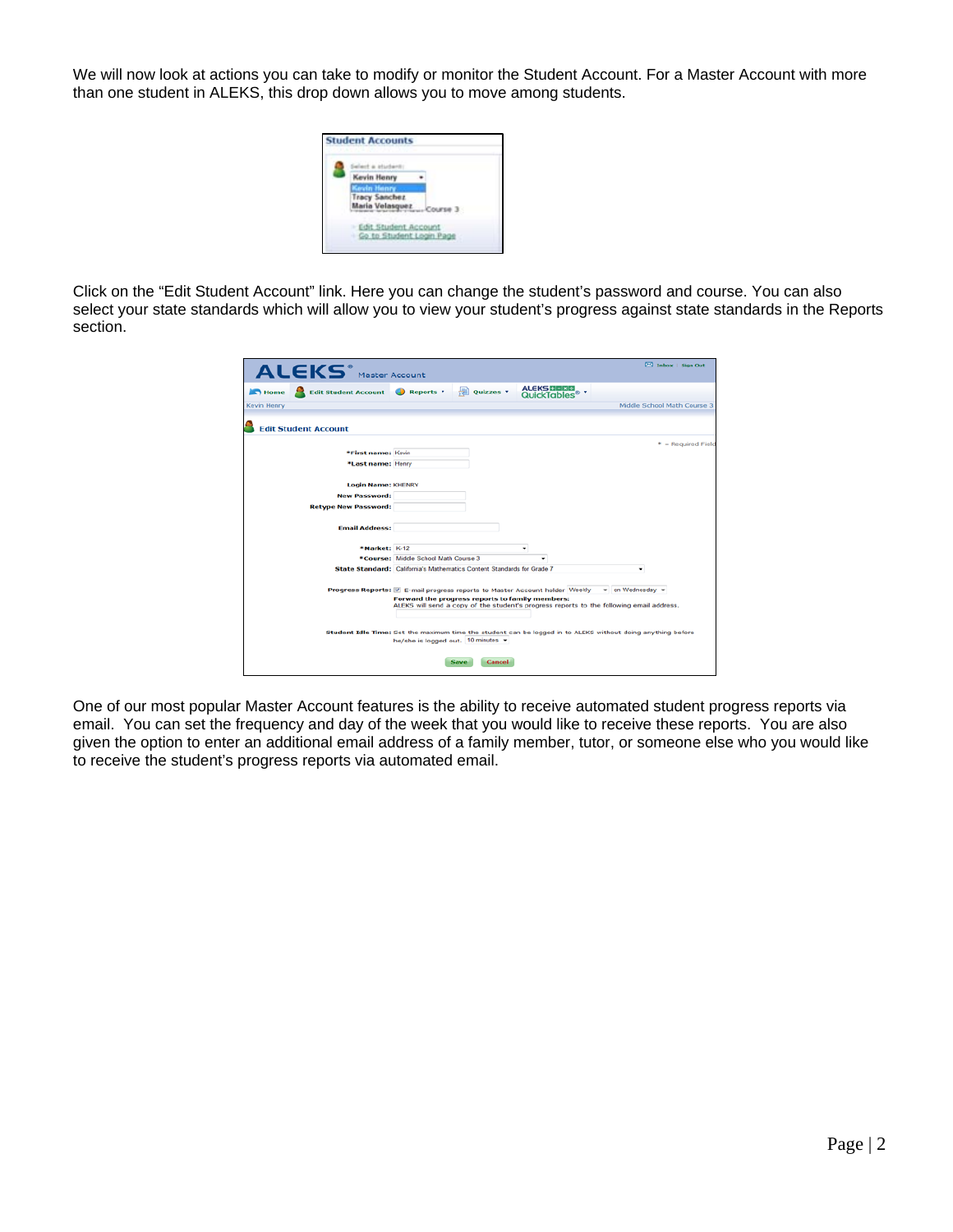

Finally on this page, you can set the maximum time that the student can be logged into ALEKS without any activity before he or she gets logged out. This will help to ensure that your student stays on task and is only logging time while actively working in ALEKS.

Once you have made your selections, click on "Save."

To return to the Master Account homepage, click on Home.

Just a reminder that the student will work on ALEKS in the Student Account. To have the student quickly log in to her account from the Master Account, click on the "Go to Student Login Page" link. This will take you to the student login page where the student's login name will already be filled in. The student simply needs to enter her password to begin using ALEKS.

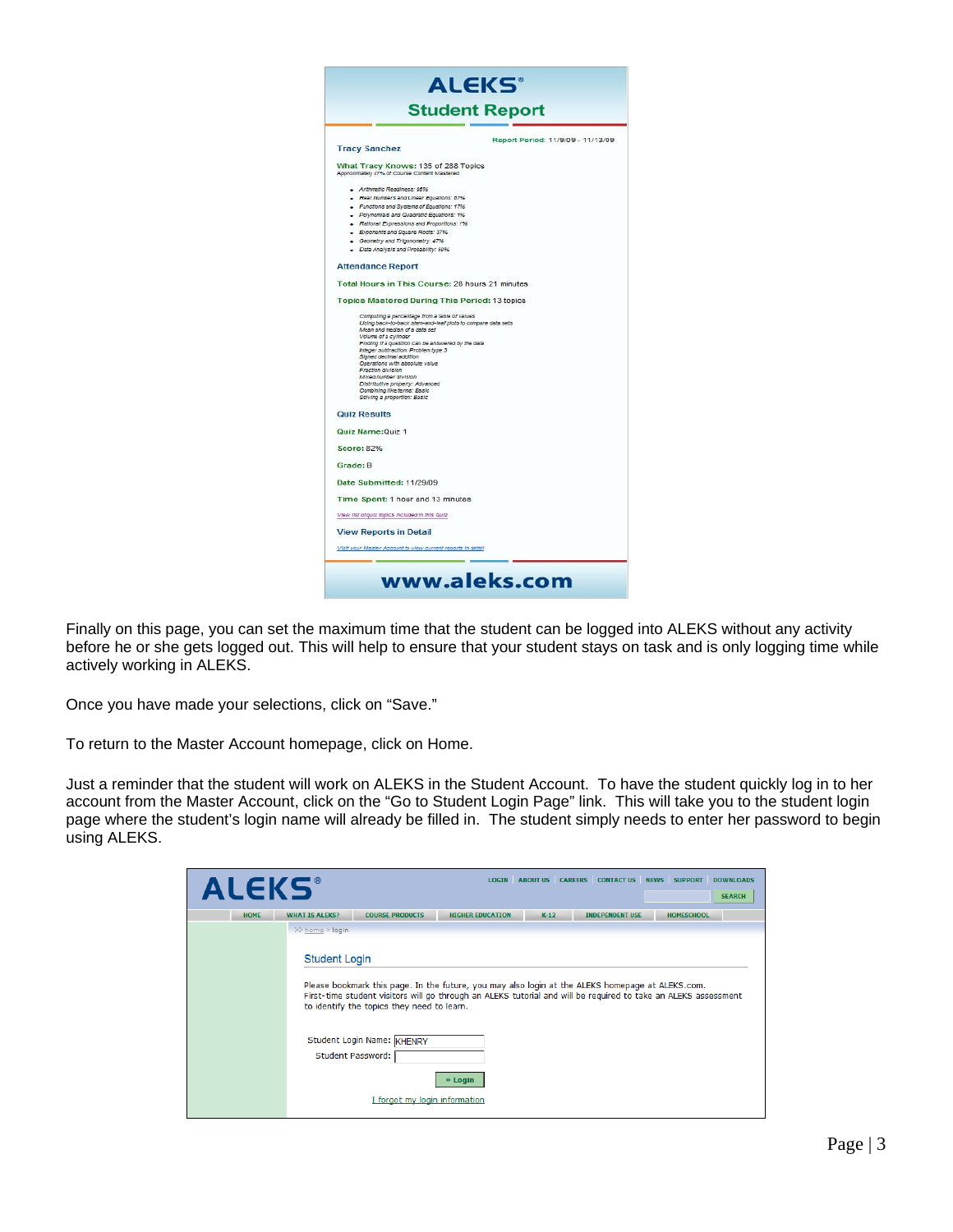This is what the Student Account looks like.



Returning to the Master Account, let's now look at some of the other actions you can execute for the Student Account. Under Reports, you can view various dynamic, automated reports, including the student's progress report, pie chart, and attendance report; simply click on the appropriate link.

| Select a student:<br><b>Kevin Henry</b>                 | Reports                                                                                 | 唐<br><b>Quizzes</b>                                                  | <b>ALEKS HEIXE</b><br>QuickTables®                       |
|---------------------------------------------------------|-----------------------------------------------------------------------------------------|----------------------------------------------------------------------|----------------------------------------------------------|
| <b>ALEKS Course:</b><br>Middle School Math Course 3     | <b>View Progress Report</b><br><b>E</b> View Pie Chart<br><b>View Attendance Report</b> | Create a New Quiz<br><b>Edit Ouizzes</b><br><b>View Quiz Results</b> | <b>Edit QuickTables</b><br>o.<br>View QuickTables Report |
| <b>Edit Student Account</b><br>Go to Student Login Page |                                                                                         |                                                                      |                                                          |

Also to note, you can view reports from anywhere within the Master Account without having to return to the Master Account homepage simply by selecting a report from the Reports drop-down menu at the top of the page.

| <b>ALEKS</b>                                      | Master Account |                     | Inbox   Sign Out |
|---------------------------------------------------|----------------|---------------------|------------------|
| Home Edit Student Account Reports v and Quizzes v |                | <b>ALEKS HEMB 7</b> |                  |

You have the option to create quizzes for your student by clicking on the "Create a New Quiz" link. The Quiz feature in ALEKS allows the Master Account owner to create quizzes for a student using ALEKS topics in the student's course. The automatically graded quiz results can be seen by clicking on the "View Quiz Results" link. ALEKS quizzes do NOT influence students' pie charts or their guided learning in ALEKS; again, they are an optional feature.

| Select a student:<br><b>Kevin Henry</b><br>۰            | <b>Reports</b>                                                                                        | <b>Quizzes</b><br>튐                                                  | <b>ALEKS HEXE</b><br>QuickTables <sup>®</sup>      |
|---------------------------------------------------------|-------------------------------------------------------------------------------------------------------|----------------------------------------------------------------------|----------------------------------------------------|
| <b>ALEKS Course:</b><br>Middle School Math Course 3     | <b>View Progress Report</b><br>$\Box$<br><b>View Pie Chart</b><br><b>View Attendance Report</b><br>o. | Create a New Quiz<br><b>Edit Ouizzes</b><br><b>View Quiz Results</b> | <b>Edit QuickTables</b><br>View QuickTables Report |
| <b>Edit Student Account</b><br>Go to Student Login Page |                                                                                                       |                                                                      |                                                    |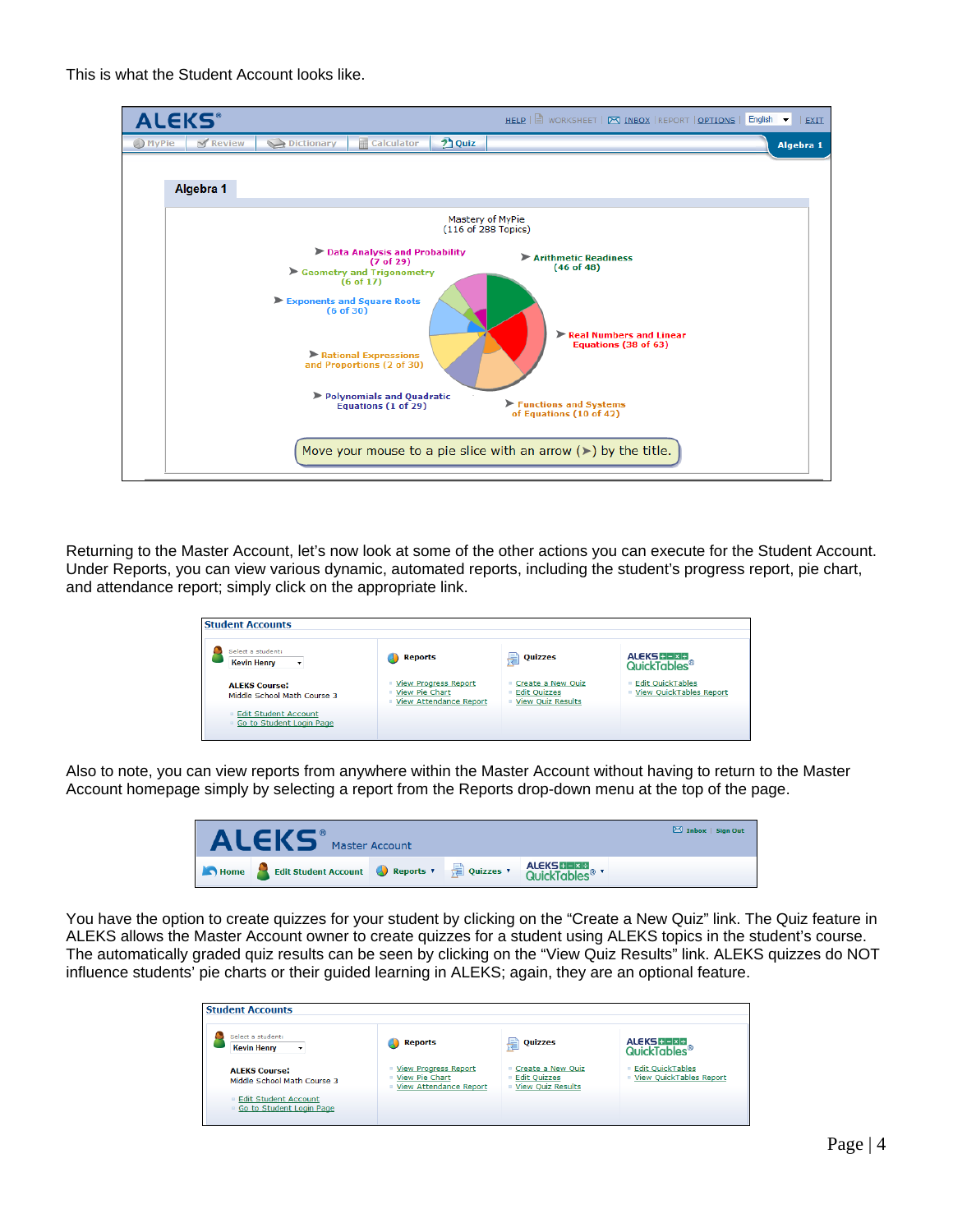To create a quiz, enter a name for the quiz, select the date you would like the quiz to begin, and specify the time it should begin from within the Student Account. Under Advanced Options, you also have the option to create a recent knowledge quiz; for this type of quiz, ALEKS will automatically select quiz questions based on course material the student has recently learned.

|                         | <b>Quiz Name: New Quiz</b><br>e.g. "Decimals and Fractions"           |
|-------------------------|-----------------------------------------------------------------------|
|                         | Month<br>Day<br>Year                                                  |
|                         | The Quiz will begin on: $\overline{Oct}$ + 28 + 2009 + $\overline{m}$ |
|                         | Quiz Start Time: $8 \div 24 \div am \div$                             |
|                         |                                                                       |
|                         | <b>Continue</b><br>Cancel                                             |
|                         |                                                                       |
| <b>Advanced Options</b> |                                                                       |

Once you have made your selections, click on "Continue." Now you are ready to select the question types for your quiz. To do so, click on a folder to expand it until you see individual questions. Click once on a question to select it and press the "Add+" button. This will add one instance of this question type to the Quiz. You can also click once on a question to select it and then drag it with your mouse to the "Questions for the Quiz" side. If you want to see a sample question, double- click on a question and an example will pop up.

Also note that for many lower level ALEKS courses, you may also have a second tab under Question Types that you can use to create a quiz based on your state standards. After clicking on the State Standards tab, you can proceed to build a quiz following the steps previously outlined.

Once the questions are on the right side of the split screen, you can reorder them or remove them if necessary.

| <b>Question Types</b>                                                                                                                                                                                                                                                                                                                                                                                                                                                                                                                                                                                                                                                                                                                                   |   | <b>Questions for the Quiz</b>                                                                                                                                                                                                                                                                                                                                                                                     |        |
|---------------------------------------------------------------------------------------------------------------------------------------------------------------------------------------------------------------------------------------------------------------------------------------------------------------------------------------------------------------------------------------------------------------------------------------------------------------------------------------------------------------------------------------------------------------------------------------------------------------------------------------------------------------------------------------------------------------------------------------------------------|---|-------------------------------------------------------------------------------------------------------------------------------------------------------------------------------------------------------------------------------------------------------------------------------------------------------------------------------------------------------------------------------------------------------------------|--------|
| State Standards<br><b>Default View</b><br>Subtraction with porrowing<br>Adding or subtracting 10, 100, or 1000<br>Subtraction with multiple regrouping steps<br>Subtraction and regrouping with zeros<br>Word problem using addition or subtraction<br>Multiplication and Division<br>$+$<br>Rounding, Ordering, and Estimation<br>$\overline{+}$<br>Factors and Prime Numbers<br>$\overline{+}$<br>Properties of Arithmetic, Fact Families, and Sequel<br>Introduction to properties of addition<br>Introduction to properties of multiplication<br>Introduction to the distributive property<br>Fact families for addition and subtraction<br>Fact families for multiplication and division<br>Filling in missing operations to make an equation<br>ш | ▲ | 1. Whole number place value: Problem type 2<br>2. Expanded form<br>3. Expanded form with zeros<br>4. Numeral translation: Problem type 1<br>5. Single digit addition with carry<br>6. Addition of 3 or 4 single-digit numbers<br>7. Addition without carry<br>8. Subtracting a 1-digit number from a 2-digit nu<br>9. Adding or subtracting 10, 100, or 1000<br>10. The Introduction to the distributive property | Points |
| Add                                                                                                                                                                                                                                                                                                                                                                                                                                                                                                                                                                                                                                                                                                                                                     |   | <b>Remove</b>                                                                                                                                                                                                                                                                                                                                                                                                     |        |

Once you have made your selections, click on "Save." You will be provided with a summary of the quiz you have created. On the bottom of the page you are provided with editing options for the quiz.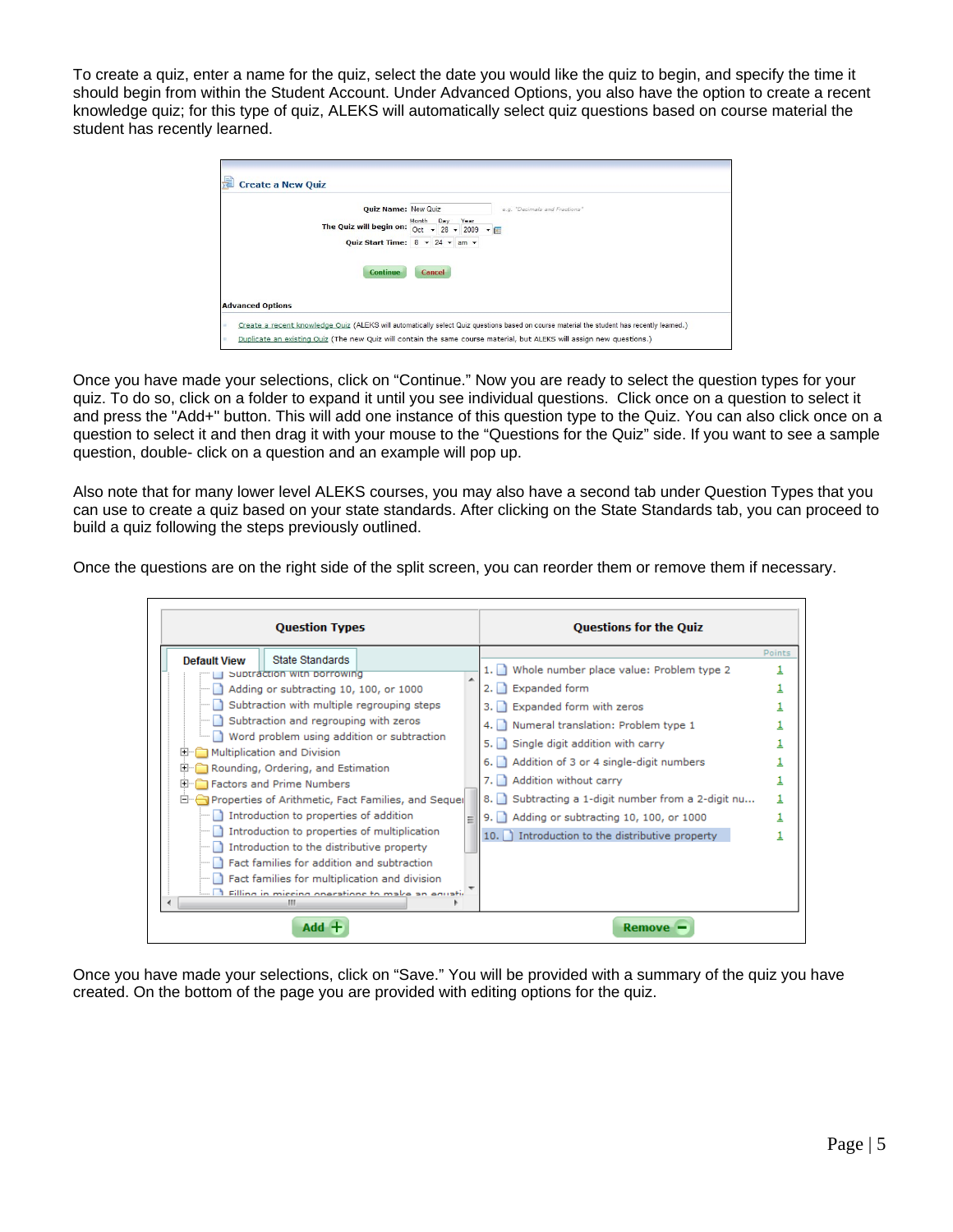|    | Question                                           | <b>Point Value</b> |
|----|----------------------------------------------------|--------------------|
|    | 1. Whole number place value: Problem type 2        | 1 point            |
|    | 2. Expanded form                                   | 1 point            |
|    | 3. Expanded form with zeros                        | 1 point            |
|    | 4. Numeral translation: Problem type 1             | 1 point            |
|    | 5. Single digit addition with carry                | 1 point            |
| 6. | Addition of 3 or 4 single-digit numbers            | 1 point            |
| 7. | Addition without carry                             | 1 point            |
| 8. | Subtracting a 1-digit number from a 2-digit number | 1 point            |
|    | 9. Adding or subtracting 10, 100, or 1000          | 1 point            |
|    | 10. Introduction to the distributive property      | 1 point            |
|    | Total:                                             | 10 points          |

If you click on "Change Quiz duration, grading scale and more," you can set the time limit for the quiz. You also have the option to be notified when the student submits the quiz, as well as the option to adjust the grading scale.



To adjust the grading scale, use your mouse to slide the bars to the desired percents. You can also add new grading fields and rename any of the percents to words or letters. Once you have made your selection, click on "Save".

| 扂<br><b>Edit Quiz Grading Scale</b><br>You may adjust the default grading scale. Click-and-drag the green bars below until you see the desired percent. Eg. between 90% and 100%,<br>assign an "A".<br>(More categories can be added by dragging the left-most or the right-most bar.)<br>F<br>D.<br><b>B</b><br>А |
|--------------------------------------------------------------------------------------------------------------------------------------------------------------------------------------------------------------------------------------------------------------------------------------------------------------------|
|                                                                                                                                                                                                                                                                                                                    |
|                                                                                                                                                                                                                                                                                                                    |
|                                                                                                                                                                                                                                                                                                                    |
|                                                                                                                                                                                                                                                                                                                    |
| 80<br>70<br>50<br>60<br>90<br>100<br>10<br>20<br>30<br>40                                                                                                                                                                                                                                                          |

To view quiz results after your student completes the quiz, click on "View Quiz Results" from the Master Account homepage or by selecting "View Quiz Results" from the Quizzes drop-down menu at the top of the page.

| <b>ALEKS'</b><br>Master Account       |                                                        |            | 23 Inbes Sign Out                     |
|---------------------------------------|--------------------------------------------------------|------------|---------------------------------------|
| Home Edit Student Account & Reports   | Quizzes .                                              | ALEKS DOOD |                                       |
| Maria Velasquez<br><b>Edit a Quiz</b> | Create a New Quiz<br>Edit Quizzes<br>View Quiz Results |            | Mathematics - LV 5 (with QuickTables) |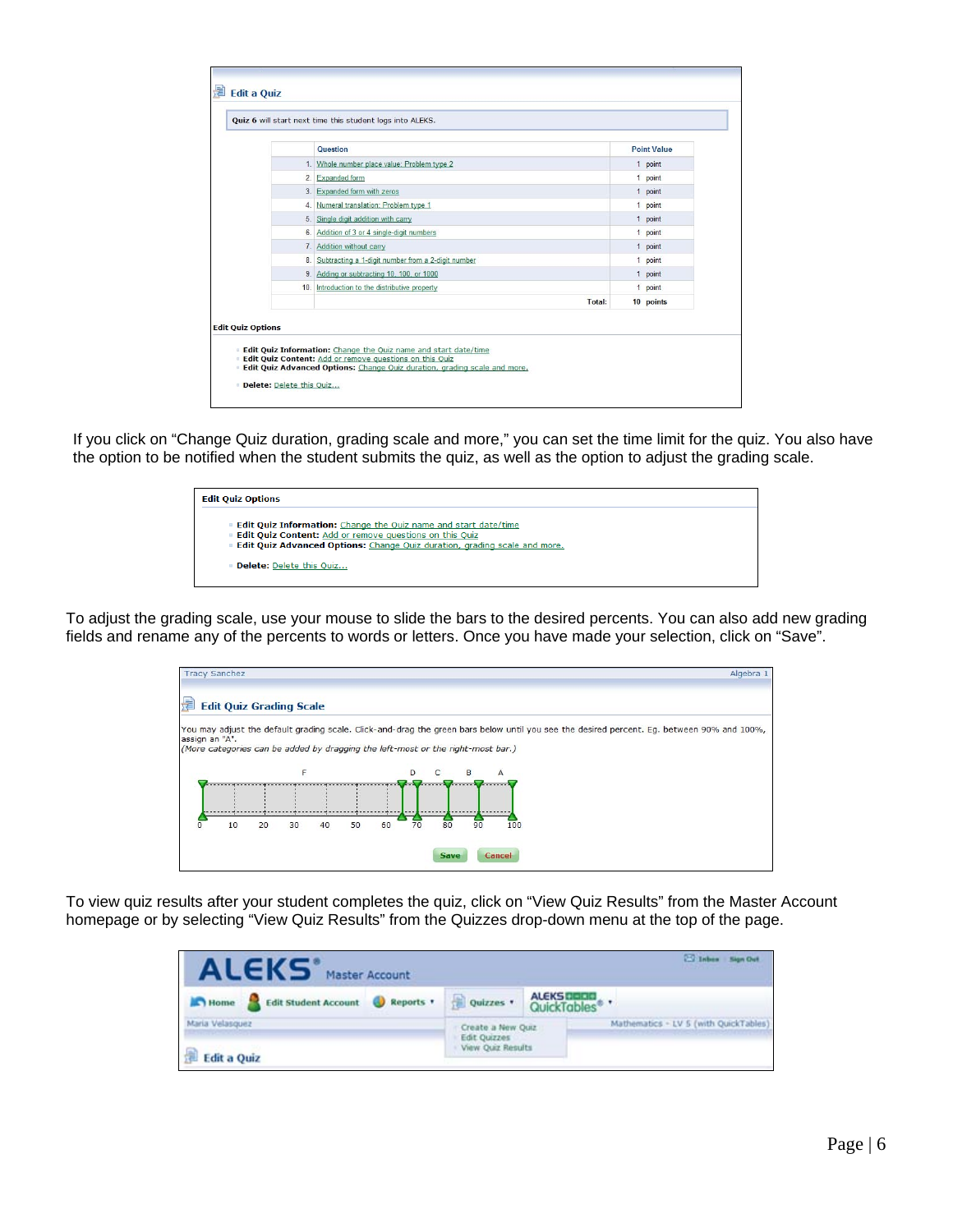Click on the date submitted for a quiz to view the question type the student was asked, the results, and the points given. To view the actual questions given during the quiz, either click on the question type or click on the "Print detailed Quiz Results" link.

| Ouiz <sub>2</sub> | Date Submitted: 10/08/2009                          |               | <b>Score: 93%</b><br>Grade: A |
|-------------------|-----------------------------------------------------|---------------|-------------------------------|
|                   | <b>Ouestions</b>                                    | Recolt        | <b>Points</b>                 |
|                   | 1. Introduction to the distributive property        | Correct       | $1$ of $1$                    |
| 2.1               | Introduction to the counting principle.             | Correct       | $1$ of $1$                    |
|                   | 3. Integer addition: Problem type 1                 | Correct       | $1$ of $1$                    |
| 4.                | Introduction to percent                             | Correct       | 1 of 1                        |
| 5.                | Integer addition: Problem type 1                    | Correct       | $1$ of $1$                    |
|                   | 6. Single digit addition with carry                 | Correct       | $1$ of $1$                    |
| T.                | Function tables with two-step rules                 | Incorrect     | $0$ of $1$                    |
| 8.                | Quotient and remainder: Problem type 2              | Correct       | $1$ of $1$                    |
| 9                 | Subtraction with money                              | Correct       | $1$ of $1$                    |
|                   | 10. Introduction to fraction multiplication         | Correct       | $1$ of $1$                    |
| 11.               | Introduction to circle: diameter, radius, and chord | Correct       | $1$ of $1$                    |
| 12.               | Perimeter of a piecewise rectangular figure         | Correct       | $1$ of $1$                    |
|                   | 13. Converting a percentage to a fraction           | Correct       | $1$ of $1$                    |
|                   | 14. Subtraction and regrouping with zeros           | Correct       | $1$ of $1$                    |
|                   | 15. Interpreting pictograph tables                  | Correct       | $1$ of $1$                    |
|                   |                                                     | 14/15 Correct | <b>14/15 Points</b>           |

To return to the Master Account homepage click on "Home."

ALEKS QuickTables settings and reports can also be accessed via the Master Account. ALEKS QuickTables is a research-based math fact mastery program for multiplication, division, addition and subtraction for grades 3 and up. If QuickTables is not included as an option for your student's course, you can contact ALEKS Customer Support and it can be added at no additional charge.

We will now look at how to set up QuickTables for the Student Account. Click on the "Edit QuickTables" link.

| Select a student:<br>Maria Velasquez v                           | <b>Reports</b>                                                                 | <b>Quizzes</b><br>튐                                                  | <b>ALEKS + - x +</b><br>QuickTables <sup>®</sup>     |
|------------------------------------------------------------------|--------------------------------------------------------------------------------|----------------------------------------------------------------------|------------------------------------------------------|
| <b>ALEKS Course:</b><br>Mathematics - LV 5 (with<br>QuickTables) | <b>View Progress Report</b><br><b>View Pie Chart</b><br>View Attendance Report | Create a New Quiz<br><b>Edit Ouizzes</b><br><b>View Quiz Results</b> | ■ Edit OuickTables<br><b>View QuickTables Report</b> |
| <b>Edit Student Account</b><br>Go to Student Login Page          |                                                                                |                                                                      |                                                      |

Select the table you want your student to work on, and click on the "Edit QuickTables settings" link.

| <b>OuickTables</b>               |                             |                          |                          |
|----------------------------------|-----------------------------|--------------------------|--------------------------|
| Addition                         | Subtraction                 | Multiplication           | <b>Division</b>          |
| $01-10$                          | $01-10$                     | $01-10$                  | $01-10$                  |
| $0 - 10$                         | $0 - 10$                    | $0 - 10$                 | $0$ 0-10                 |
| $1 - 12$<br>$\circ$              | $01-12$                     | $0 \t1-12$               | $01-12$                  |
| $0 0 - 12$                       | $0 0 - 12$                  | $0 - 12$                 | $0 - 12$                 |
| Not available to student         | to Not available to student | Not available to student | Not available to student |
| <b>Edit QuickTables settings</b> |                             |                          | Open                     |
| Edit QuickTables settings        |                             |                          |                          |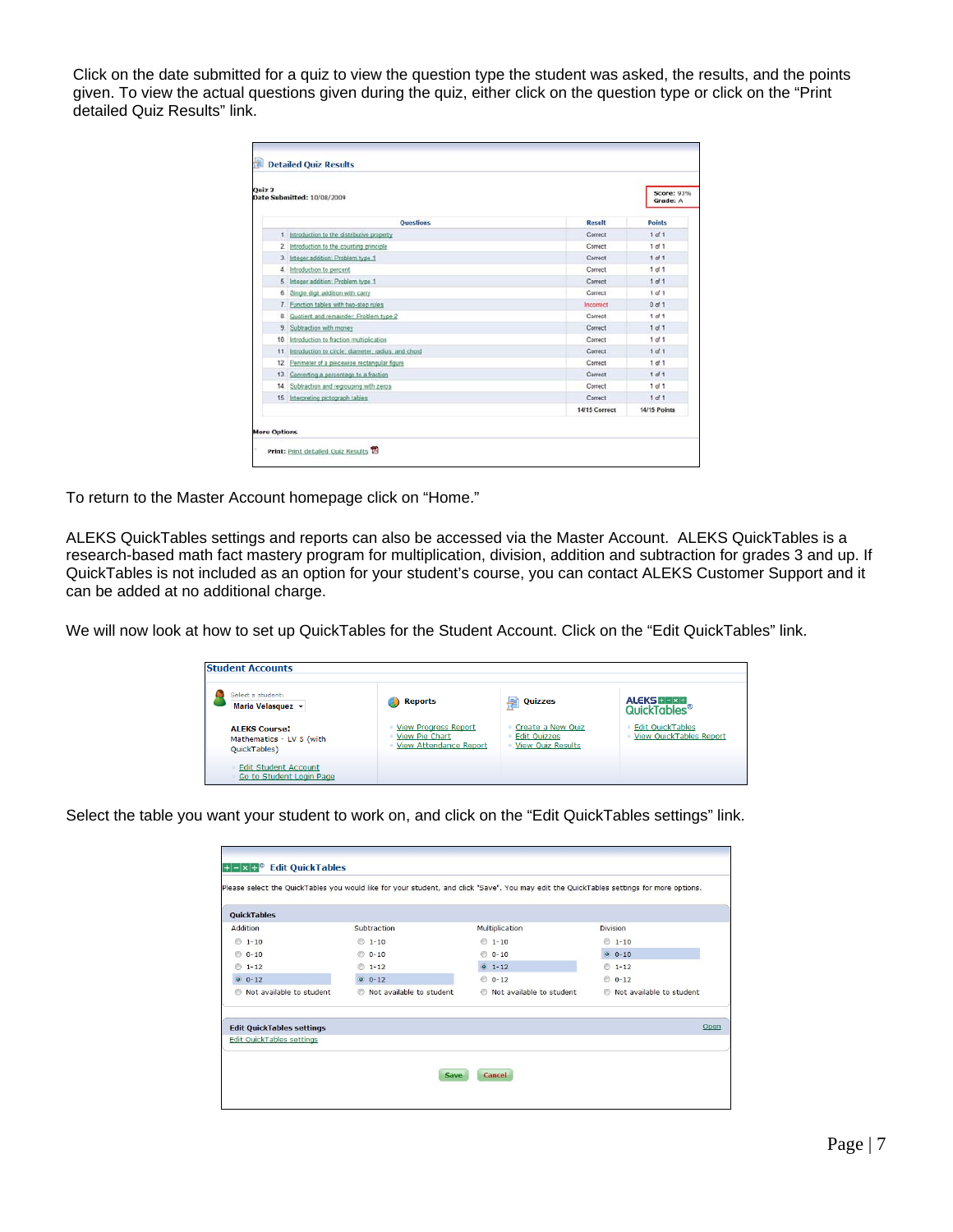The default time limit for quick tables is 15 minutes per day, seven days per week; this can be adjusted. You also have a character selection option. The selected character will guide students through QuickTables as they master their math facts.

Under the game settings, you can set the minimum time the student must work in QuickTables before the program's games become available. The default time is 10 minutes and this also can be adjusted. The maximum number of games per day is 6 and this too can be adjusted. The high score chart can also be adjusted from the default setting of weekly to either monthly or never reset. Once you have made your selections, click on "Save."

| <b>Edit QuickTables settings</b>                                                             | Close                                  |
|----------------------------------------------------------------------------------------------|----------------------------------------|
| Daily time limit for the entire QuickTables session (including games):<br>Learn more         | 15 min (default) $\blacktriangleright$ |
| Maximum number of days QuickTables can be used each week:                                    | 7 (default) $\blacktriangledown$       |
| Select a tutor character:<br>Learn more                                                      |                                        |
|                                                                                              |                                        |
| <b>Game Settings</b><br>Minimum time to spend on a daily session before games are available: | 5 min<br>۰                             |
| Learn more                                                                                   |                                        |
| Maximum number of games per daily session:<br>Learn more                                     | 6 (default) $\sim$                     |
| Reset high score chart:                                                                      | <b>Weekly</b>                          |
| Learn more                                                                                   | <b>Monthly</b>                         |
|                                                                                              | <b>Never</b>                           |
|                                                                                              |                                        |
|                                                                                              |                                        |
| <b>Cancel</b><br><b>Save</b>                                                                 |                                        |

To view the QuickTables progress report, click on "View QuickTables Report" from the Master Account homepage or by selecting "View QuickTables Report" from the ALEKS QuickTables drop-down menu at the top of the page.

| <b>Student Accounts</b>                                          |                                                                        |                                                            |                                                      |
|------------------------------------------------------------------|------------------------------------------------------------------------|------------------------------------------------------------|------------------------------------------------------|
| Select a student:<br>Maria Velasquez ▼                           | Reports                                                                | Quizzes<br>불                                               | <b>ALEKS HEIXE</b><br><b>QuickTables<sup>®</sup></b> |
| <b>ALFKS Course:</b><br>Mathematics - LV 5 (with<br>QuickTables) | ■ View Progress Report<br>■ View Pie Chart<br>■ View Attendance Report | Create a New Quiz<br>■ Edit Quizzes<br>■ View Quiz Results | <b>Edit QuickTables</b><br>■ View QuickTables Report |
| <b>Edit Student Account</b><br>Go to Student Login Page          |                                                                        |                                                            |                                                      |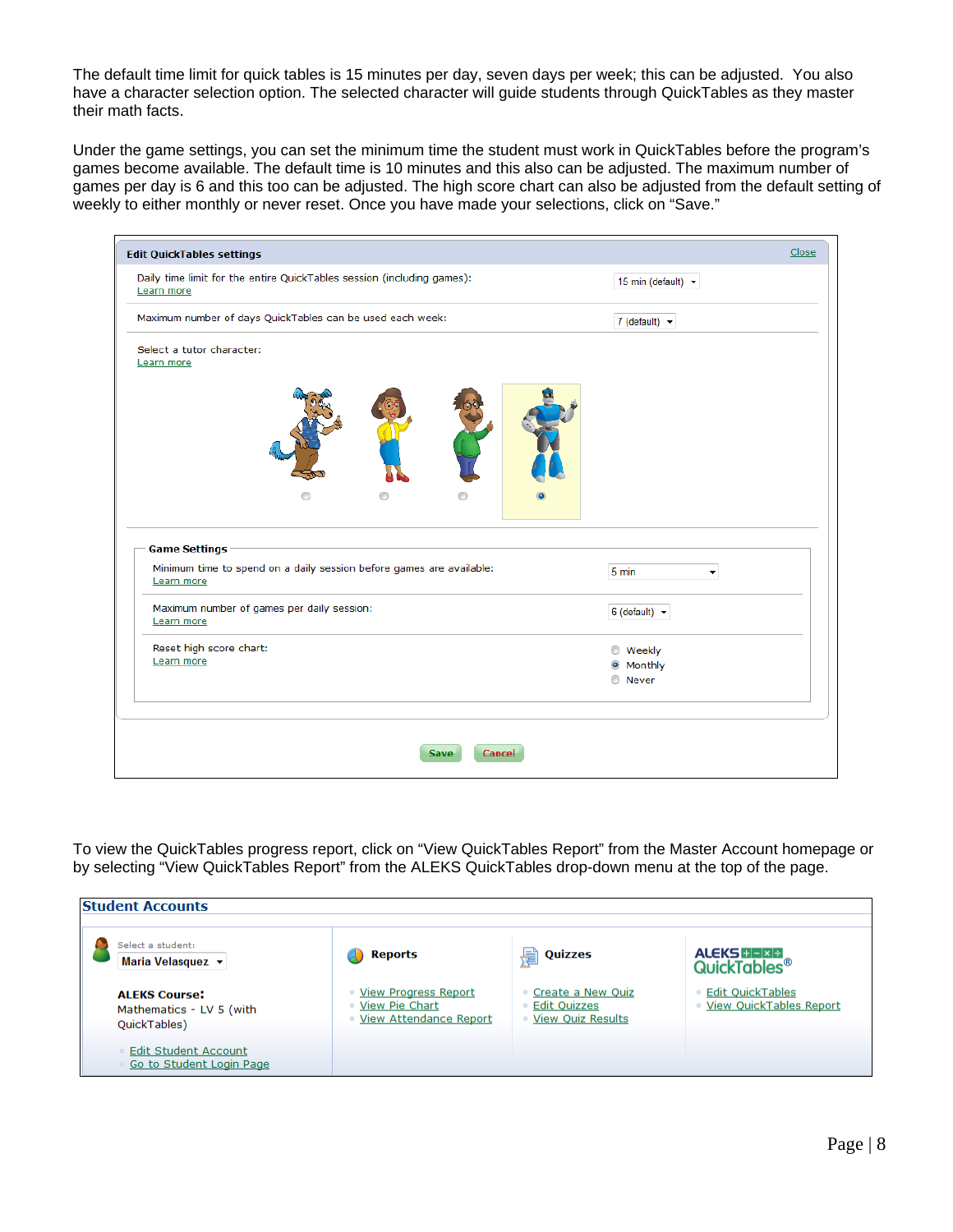This QuickTables report will show you the tables the student is working on, the date each table was started, the student's last log in, the student's total hours spent on each table, and the student's overall progress. You can also request a new assessment for your student and generate a worksheet. In the "Options" area, you can also add an onscreen keypad if the student has trouble typing with the full-size computer keypad, include a visual timer per question, and specify the amount of time a student has to enter each answer.

| Student Name | Table Type                                                                 | Date<br>Started | Last<br>Login | Total<br>Hours | $^{\circ}$<br>Progress | <b>New Assessment</b> | Worksheet      | Options<br>$\textbf{(select \underline{All/None})} \textbf{(select \underline{All/None})} \textbf{(seject \underline{All/None})} \textbf{(evpad, timer, time)} \textbf{?}$ |
|--------------|----------------------------------------------------------------------------|-----------------|---------------|----------------|------------------------|-----------------------|----------------|----------------------------------------------------------------------------------------------------------------------------------------------------------------------------|
|              | n<br>$\Box$<br>Addition 0-12<br>07/06/09<br>09/14/09<br>3.9<br>$44 + 56 %$ |                 |               |                |                        |                       |                |                                                                                                                                                                            |
| Velasquez,   | Subtraction 0-12                                                           | N/A             | N/A           | 0.0            | N/A                    |                       |                |                                                                                                                                                                            |
| Maria        | Multiplication 1-<br>12                                                    | N/A             | N/A           | 0.0            | N/A                    |                       | Timer off edit |                                                                                                                                                                            |
|              | Division 0-10                                                              | N/A             | N/A           | 0.0            | N/A                    |                       |                |                                                                                                                                                                            |
|              | Display past data: Show all the assessments                                |                 |               |                |                        |                       |                | <b>Submit All</b>                                                                                                                                                          |

To see a detailed report for the student, click on the percentage in the "Progress" column and then you will be provided with a detailed report for the student's progress on that table.

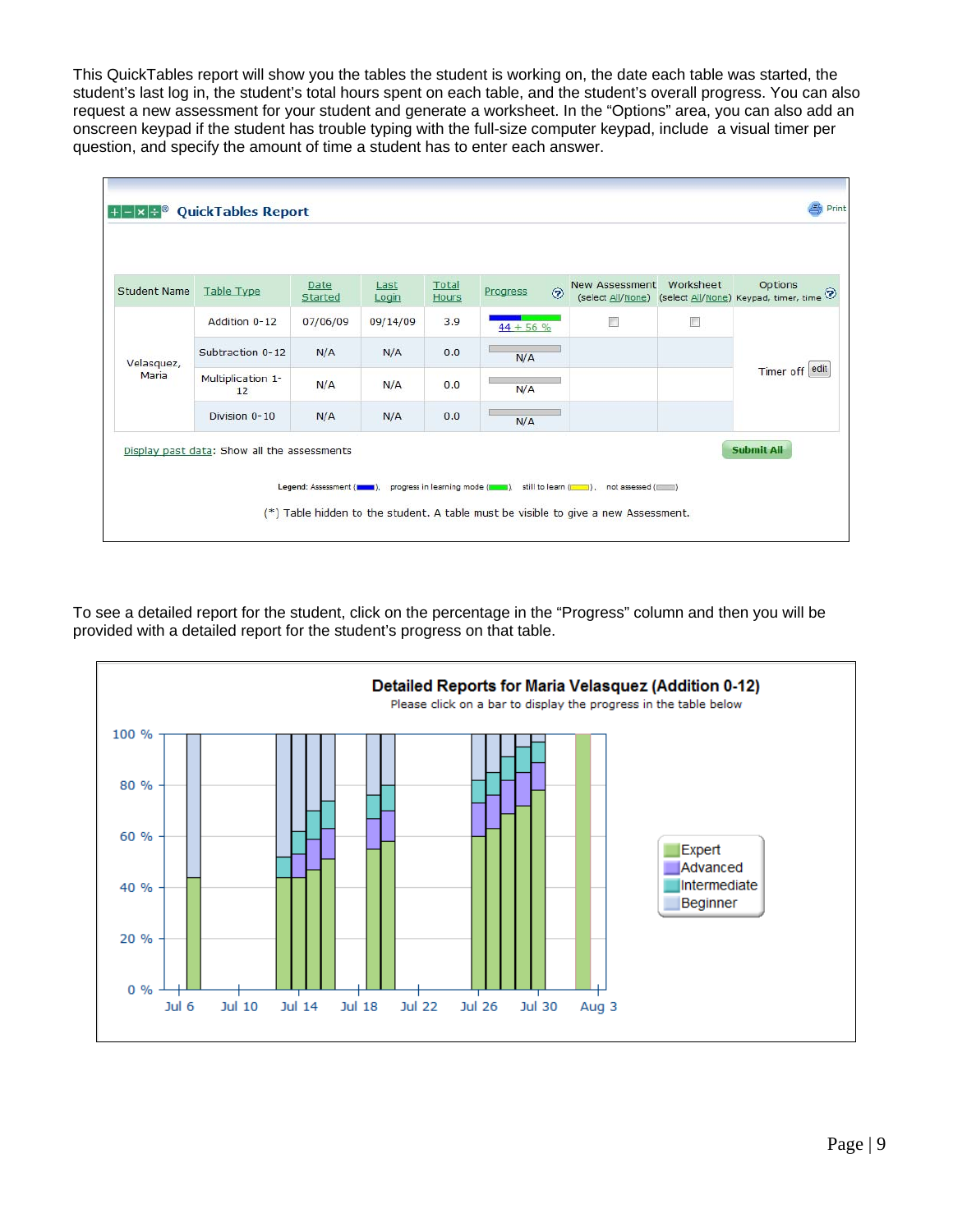To see the student's progress over a period of time, you can use the "Date" drop down and select the date that you would like to view the progress for.

|                |              | <b>Assessment</b> |                 |                |                |                  |                |         |                  |                 |                 |                 |    |                 | Learning                |
|----------------|--------------|-------------------|-----------------|----------------|----------------|------------------|----------------|---------|------------------|-----------------|-----------------|-----------------|----|-----------------|-------------------------|
| Date: Jul 15 - |              |                   |                 |                |                |                  |                |         |                  |                 |                 |                 |    |                 |                         |
|                | ÷            | $\mathbf{0}$      |                 | $\overline{2}$ | 3              | 4                | 5              | 6       | $\overline{7}$   | 8               | 9               | 10              | 11 | 12              |                         |
|                | $\mathbf{0}$ | $\mathbf{0}$      |                 | $\overline{2}$ | 3              | $\overline{4}$   | 5              | 6       | 7                | 8               | 9               | 10 <sup>°</sup> | 11 | 12 <sup>2</sup> |                         |
|                | 1            | 1                 | $\overline{2}$  | 3              | $\overline{4}$ | 5                | 6              | 7       | 8                | 9               | 10              | 11              | 12 | 13              |                         |
|                | 2            | $\overline{2}$    | 3               | 4              | 5              | 6                | $\overline{7}$ | $\bf 8$ | 9                | 10              | 11              | 12              | 13 | 14              | <b>Progress</b><br>58 % |
|                | 3            | 3                 | 4               | 5              | 6              | $\overline{7}$   | 8              | 9       | 10               | 11              | 12              | 13              | 14 | 15              |                         |
|                | 4            | $\overline{4}$    | 5               | 6              | $\overline{7}$ | 8                | 9              | 10      | 11               | 12              | 13 <sup>°</sup> | 14              | 15 | 16              | Hx                      |
|                | 5            | 5 <sup>1</sup>    | 6               | $\overline{7}$ | 8              | 9                | 10             | 11      | 12               | 13              | 14              | 15              | 16 | 17              | ۴x                      |
|                | 6            | 6                 | 7               | 8              | 9              | 10 <sup>10</sup> | 11             | 12      | 13               | 14              | 15              | 16              | 17 | 18              |                         |
|                | 7            | 7                 | 8               | 9              | 10             | 11               | 12             | 13      | 14               | 15 <sub>1</sub> | 16              | 17              | 18 | 19              | ۰z                      |
|                | 8            | 8                 | 9               | 10             | 11             | 12               | 13             | 14      | 15 <sub>15</sub> | 16              | 17              | 18              | 19 | 20              |                         |
|                | 9            | 9                 | 10              | 11             | 12             | 13               | 14             | 15      | 16               | 17              | 18              | 19              | 20 | 21              | ıю                      |
|                | 10           | 10 <sup>1</sup>   | 11              | 12             | 13             | 14               | 15             | 16      | 17               | 18              | 19              | 20              | 21 | 22              |                         |
|                | 11           | 11                | 12              | 13             | 14             | 15               | 16             | 17      | 18               | 19              | 20              | 21              | 22 | 23              |                         |
|                | 12           | 12 <sup>2</sup>   | 13 <sup>°</sup> | 14             | 15             | 16               | 17             | 18      | 19               | 20              | 21              | 22              | 23 | 24              |                         |

Returning to the Master Account homepage, you can update your billing information and options by clicking on "Edit Billing Options."

| <b>My Master Account</b> |                                                |  |
|--------------------------|------------------------------------------------|--|
|                          | <b>Bob Smith</b><br><b>Edit Master Account</b> |  |
|                          | <b>Edit Billing Options</b>                    |  |
|                          | Add a New Student                              |  |

Select the student who you would like to edit the billing options for and you will enter a page where you can edit the payment terms and method, and also view payment history and previous transactions.

| <b>Account Name</b>                                                  | Course                                | Price                  |
|----------------------------------------------------------------------|---------------------------------------|------------------------|
| Maria Velasquez                                                      | Mathematics - LV 5 (with QuickTables) | US \$0.00              |
|                                                                      |                                       | <b>Total US \$0.00</b> |
| <b>Payment Method</b><br>(Amount left: \$0.00) Change Payment Method |                                       |                        |
| <b>Payment History</b>                                               |                                       |                        |
| <b>View Previous Transactions</b>                                    |                                       |                        |
|                                                                      |                                       |                        |